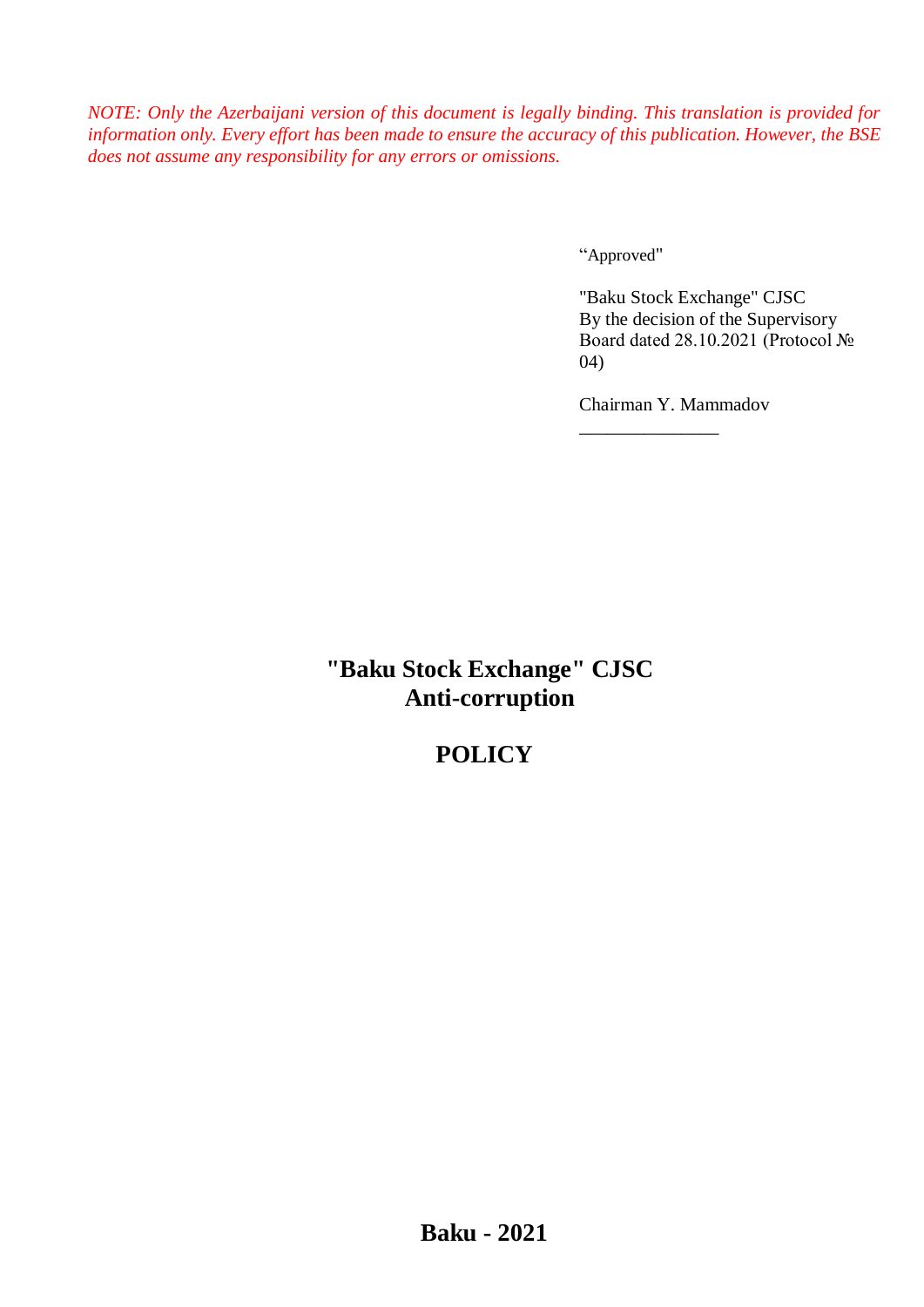### **1. General Provisions**

1.1. This Anti-Corruption Policy (hereinafter referred to as the Policy) defines the principles, procedures and special measures for the prevention of corruption at the Baku Stock Exchange CJSC (hereinafter referred to as the BSE).

1.2. This Policy is part of the BSE's risk management and risk control system and provides management and organizational framework for the prevention of corruption (cases of corruption), measures to minimize and / or eliminate the consequences of corruption offenses, as well as the responsibilities of these participants, their duties, powers and responsibilities, determines with third parties, including individuals and legal entities, state and municipal bodies and their representatives. It is the duty of every employee to comply with the requirements of the Anti-Corruption Policy.

1.3. This Policy has been developed in accordance with the legislation of the Republic of Azerbaijan and international practice.

1.4. Corruption refers to illegal acquisition of material and other benefits (including securities and derivative financial instruments), privileges or immunities by officials using their status, the status of the organization they represent, their official powers or the opportunities arising from those status and powers, as well as the seizure of material and other benefits, privileges or concessions by individuals and legal entities by illegally offering or promising or giving them to officials.

### **2. Goals, objectives and principles.**

#### **2.1. The purpose of the policy**

This Policy is designed to identify and prevent illegal, unethical and corrupt practices of BSE employees. This Policy aims to prevent situations and actions that may violate the requirements of the fight against corruption and to form a common understanding among all employees about the nature of corruption acts, their forms and manifestations.

#### **2.2. Tasks of politics**

This Policy sets out the following objectives:

- Establishing anti-corruption principles and rules for the BSE;
- Developing effective tools, procedures, controls and other anti-corruption tools to minimizing the risk of the BSE and its employees being involved in corruption;
- Developing a culture of ethical conduct among employees of the Baku Stock Exchange and intolerance of corruption in all cases, including to make anti-corruption behavior a common standard;
- informing employees and other people about the intolerance to corruption;
- summarizing and explaining the special provisions and basic requirements of anti-corruption legislation;
- to integrate anti-corruption principles at all levels of the BSE into strategic and operational management;
- to form a general understanding of the principles of anti-corruption policy among employees and others;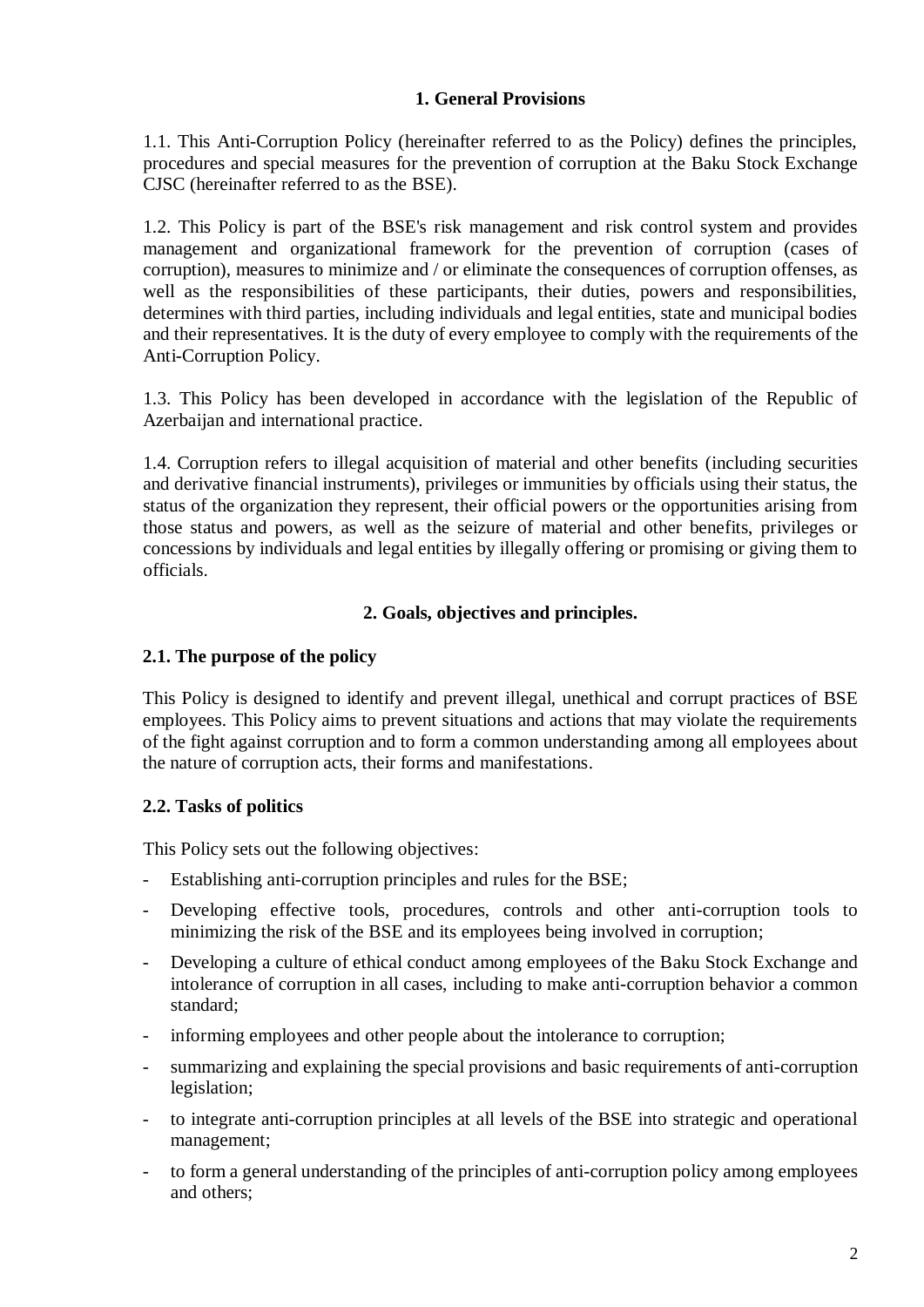- informing the management bodies of the BSE about corruption crimes and anti-corruption measures;
- taking measures of responsibility for corruption crimes.

# **2.3. Principles of policy**

2.3.1. **Intolerance:** The stock market is intolerant to all acts of corruption and is always committed to this principle. The principle of tolerance means the strict prohibition of BSE's employees, members of the governing bodies and other persons directly or indirectly, personally or indirectly acting in the name or in favor of the BSE, to engage in acts of corruption. Baku Stock Exchange does not tolerate corruption in any way, regardless of the amount of damage caused by corruption, and takes measures to combat corruption. BSE reserves the right to disclose information on persons violating the requirements of the fight against corruption in accordance with the legislation.

2.3.2. **Involvement of employees:** Baku Stock Exchange ensures the active participation of its employees in the application of anti-corruption standards and procedures, regardless of their position. BSE interacts with government agencies, local authorities and law enforcement agencies in the fight against corruption.

2.3.3. **Transparency:** Baku Stock Exchange informs its counterparts, partners and the public about the adopted anti-corruption standards by publishing this Policy on its website.

2.3.4. **Monitoring the effectiveness of procedures:** BSE systematically develops and improves its powers to fight corruption effectively and efficiently, and constantly monitors the application and effectiveness of anti-corruption standards and procedures. The effectiveness of the anti-corruption system is periodically assessed by internal auditors or third parties.

2.3.5. **Responsibility and inevitability of punishment:** Baku Stock Exchange makes every legal effort to protect its interests, ensure the security of its assets and comply with applicable anti-corruption legislation. BSE investigates all well-founded cases of violation of anticorruption procedures and prosecutes the guilty person for corruption-related acts committed during his / her term of office, regardless of his / her position, length of service and other factors. It uses all reasonable and legal means to prevent stock market violations as soon as possible. The management of the BSE is personally responsible for the implementation of anti-corruption policy.

2.3.6. **The principle of preventing conflicts of interest:** The Baku Stock Exchange takes all necessary measures to prevent conflicts of interest. BSE does not entrust both the implementation of the process and the monitoring / evaluation of the process to the same employee in order to minimize the possibility of committing and concealing corruption.

### **3. Corruption offense.**

3.1. In accordance with anti-corruption legislation, any of the following actions are considered a corruption offense:

- to demand, obtain or receive material and other benefits, privileges or concessions directly or indirectly for him/her or third parties at BSE for taking or refusing to take any action in connection with the performance of his official duties (powers); acceptance of an offer or promise to provide material and other benefits, privileges or concessions;
- promise of material or other benefits, privileges or concessions to an official, directly or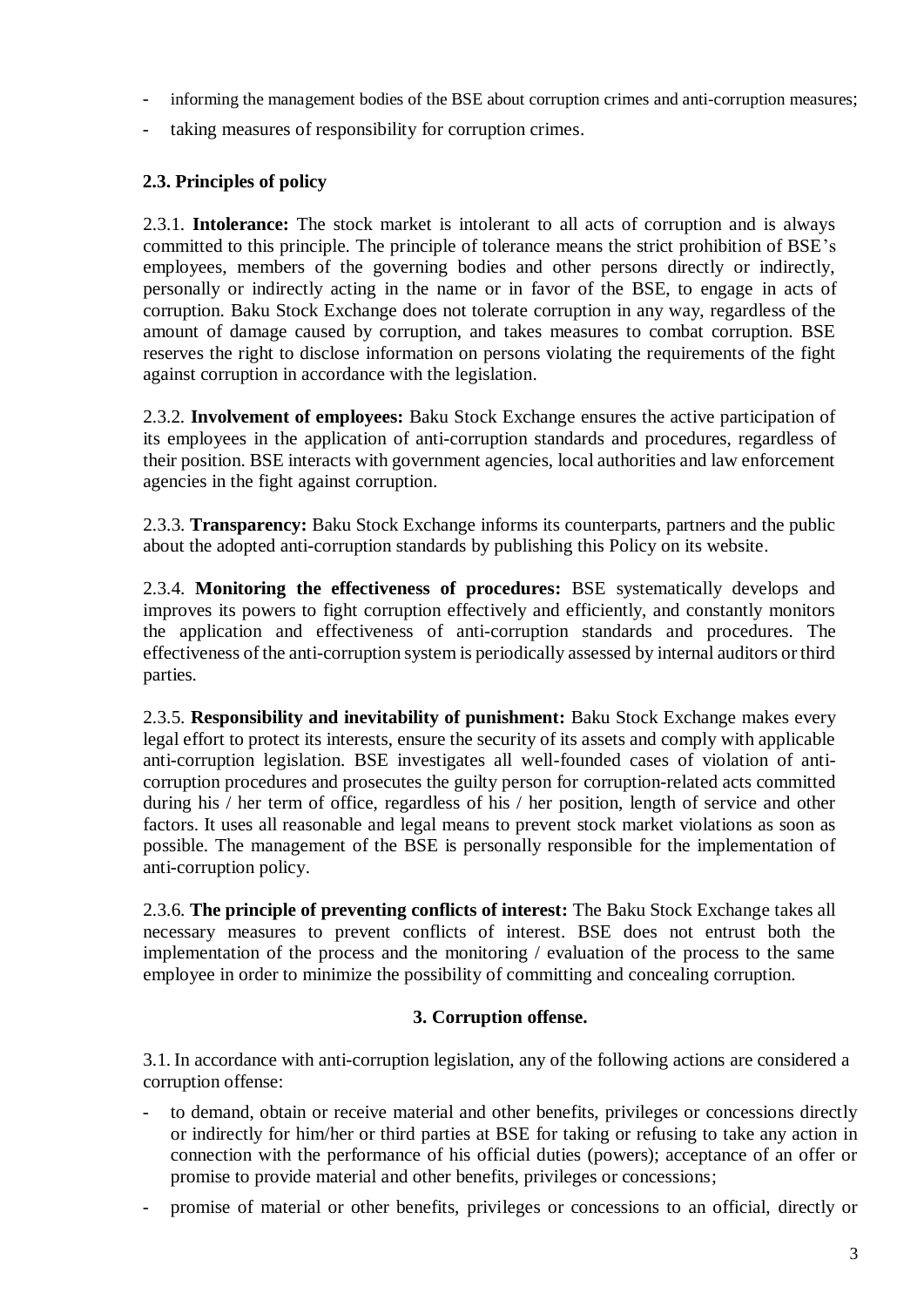indirectly, by an individual or a legal entity in exchange for the performance or refusal to perform any action related to the performance of official duties;

- use of illegally acquired property by an official in exchange for the performance of any action in connection with the performance of official duties (powers) or refusal to perform such action for the purpose of gaining profit for himself or third parties;
- receipt by an official of material and other benefits, privileges or privileges in connection with the performance of official duties (powers) without payment or at a price (tariff) below market prices or prices regulated by the state;
- receipt of income by an official from savings (deposits), securities, rent, royalties or lease in connection with the performance of official duties (powers) in violation of the legislation of the Azerbaijan Republic;
- offering, promising or granting, directly or indirectly, materialistic and other benefits, privileges or concessions to any person who, in exchange for a certain reward, has the ability to illegally influence the decision of an official;
- acceptance of material and other benefits, privileges or concessions by a person who states that he has the opportunity to illegally influence the decision of an official in exchange for a certain reward, or acceptance of a proposal or promise to grant such material and other benefits, as well as privileges or concessions.

3.2. The commission of the acts specified in this article by the employees of the BSE are also assessed as a corruption offense.

# **4. Anti-corruption system.**

### **4.1. Prevention of corruption.**

4.1.1. Baku Stock Exchange forms a corporate culture that values honesty and ethics at all levels of the organization based on the inadmissibility of corruption.

4.1.2. Baku Stock Exchange contributes to the knowledge of its employees in the areas of business ethics, conflict of interest and anti-corruption.

### **4.2. Gifts and hospitality expenses.**

4.2.1. Business gifts and hospitality costs can legally be used to develop relationships, understanding and goodwill between companies.

4.2.2. Any gift, hospitality or marketing expenses must meet the following criteria:

- be reasonable and should not be used to illegally influence an official, politician or other person in order to continue the activities of the BSE or obtaining commercial or other profits or to prevent the performance of other personal legal duties;
- mentioned above expenses should not damage the image and business reputation of the Baku Stock Exchange;
- these expenses should not damage the image and business reputation of the BSE.
- gifts should not be in cash or non-cash forms.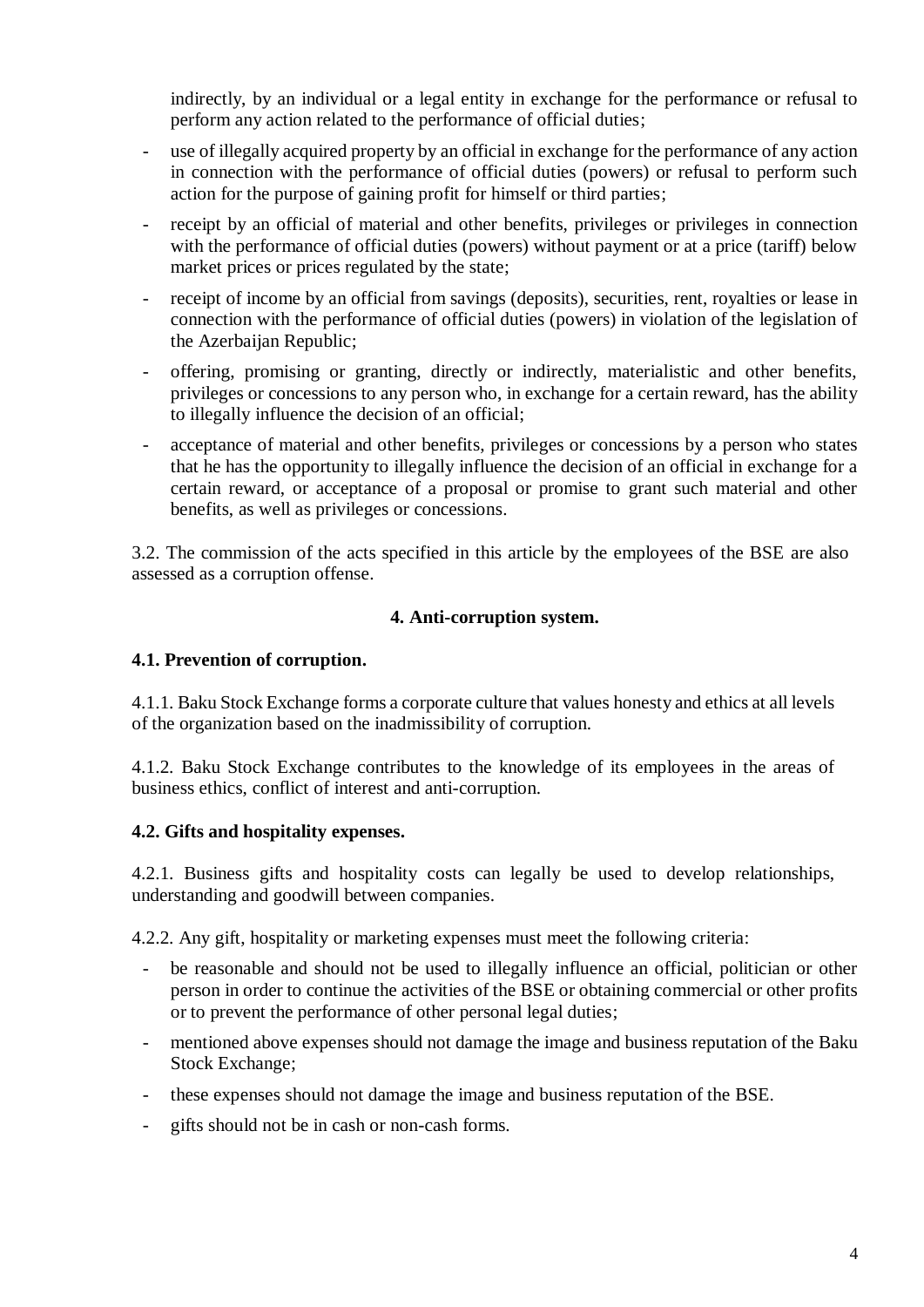4.2.3. BSE's employees can give and receive gifts related to business relations during business trips and other official events.

4.2.4. An employee of the BSE may receive a gift on his birthday or other significant day.

4.2.5. Gifts given to the employees or by the employees should not contradict the requirements of this Policy.

## **5. Control over financial activities.**

5.1. Baku Stock Exchange shall comply with the requirements of relevant legislation and international practice when conducting accounting. All financial transactions of the BSE are reflected and documented in accurate and detailed accounting.

### **6. Policy information.**

6.1. Baku Stock Exchange announces its anti-corruption policy through its website, expresses its intolerance of corruption and urges its partners and employees to adhere to the principles and requirements of anti-corruption policy.

# **7. Prohibition of financing political activities.**

7.1. Baku Stock Exchange does not finance or support politicians, political parties, candidates for political positions, or political movements in any way.

### **8. Internal research.**

8.1. BSE investigates all cases that suspect corruption. The measures taken during the investigation are carried out in strict compliance with the principle of intolerance to corruption.

8.2. Internal investigation of corruption is carried out by a commission established by the decision of the BSE's Supervisory Board when it concerns employees, members of the Management Board and the Audit Committee. If the internal investigation of corruption is related to the members of the Supervisory Board, it is carried out by a commission established by the decision of the General Meeting of Shareholders.

### **9. Anti-corruption authority.**

9.1. The BSE's Risk Management Committee (Committee) is responsible for preventing corrupt practices. The Committee shall take measures within its authority to reduce the risk of corruption. The Committee shall immediately notify the relevant authorities in written form of any risk of corruption. Upon the decision of the relevant governing body, members of the Committee may participate in the internal investigation commission or in the meetings of the commission.

### **10. Responsibility.**

10.1. All employees of the BSE, regardless of their position, are directly responsible for compliance with the principles and requirements of this policy.

10.2. Anyone, violating the requirements of this Policy shall be subject to punitive measures in accordance with the legislation.